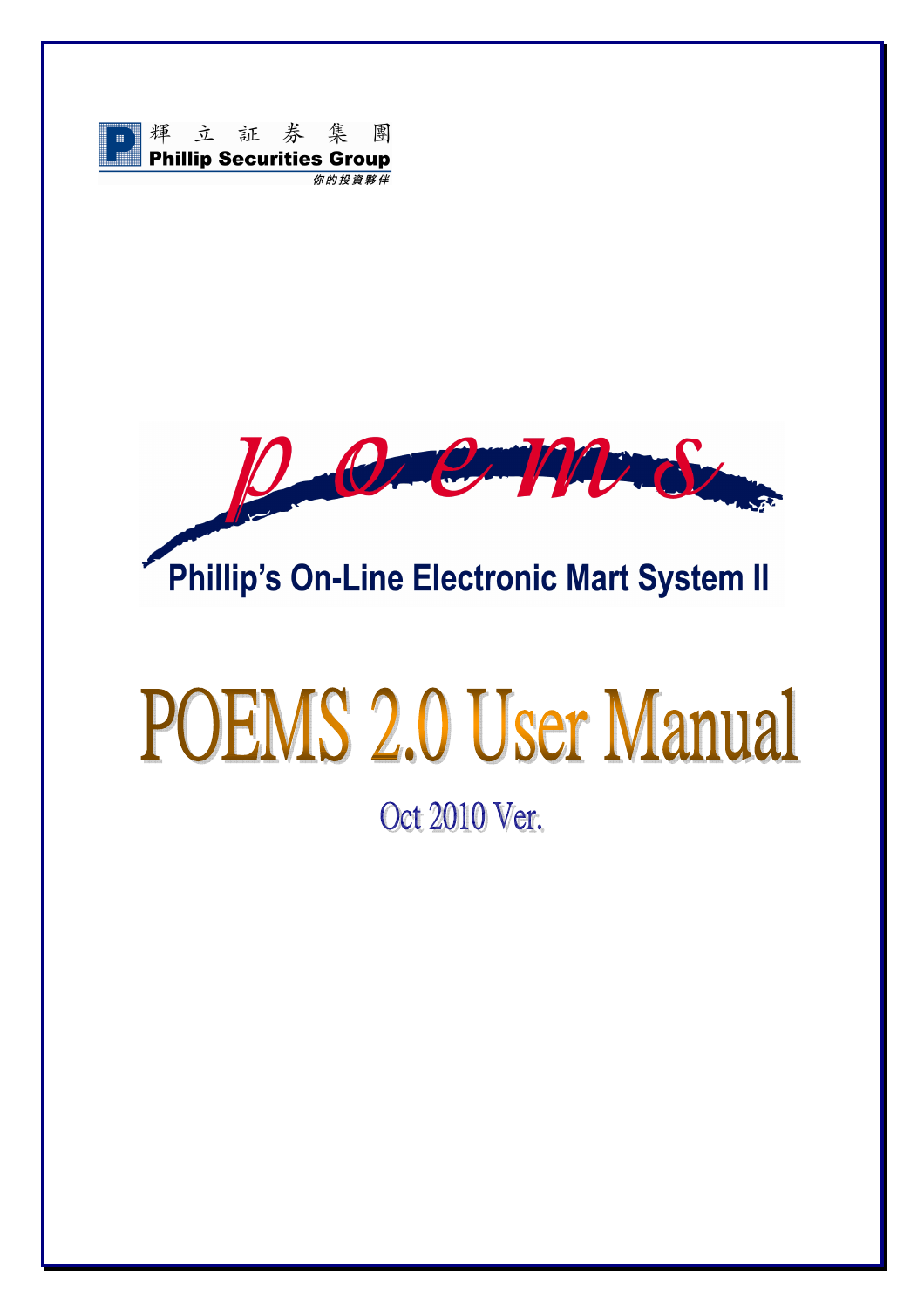# **Content**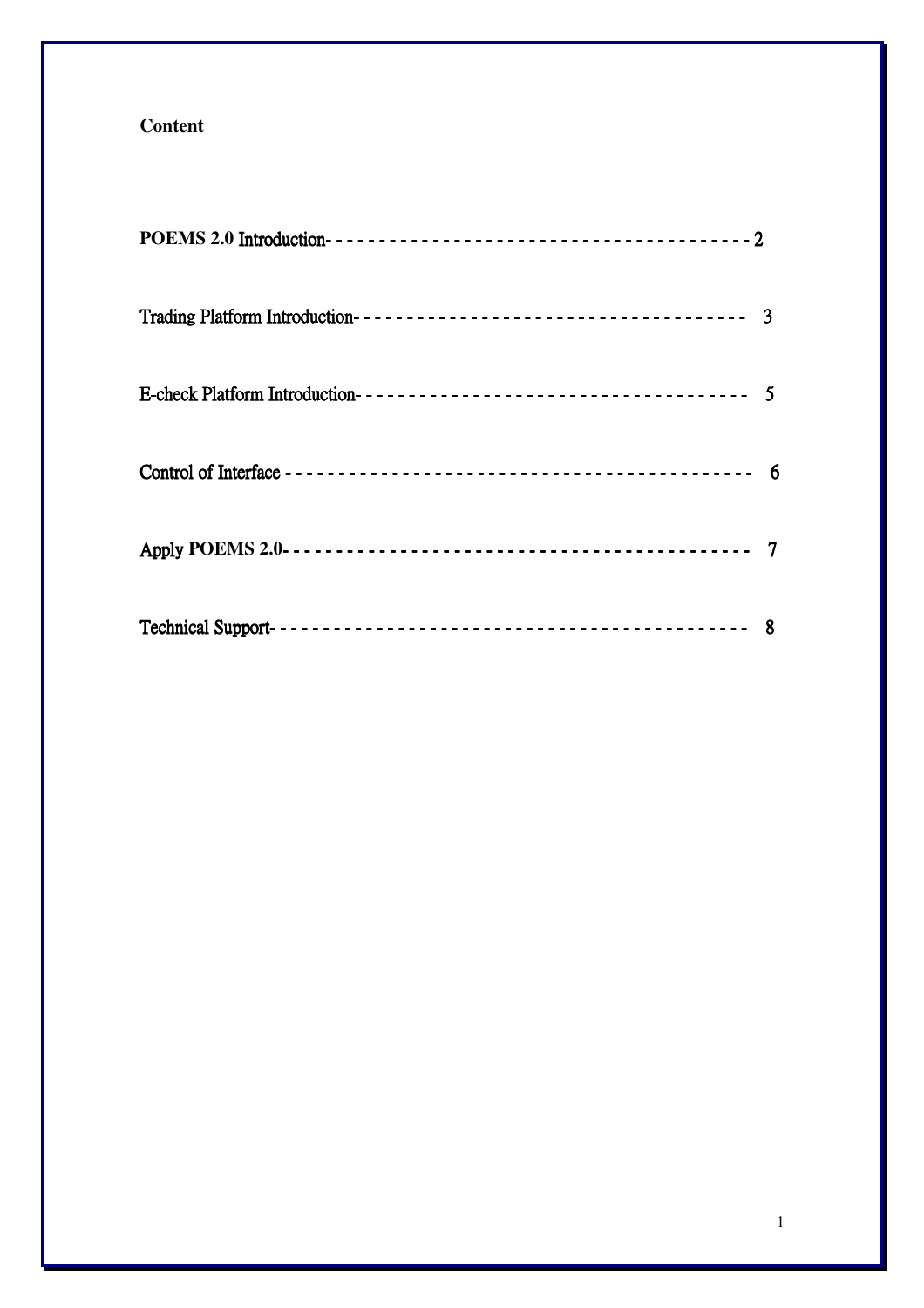### **POEMS 2.0** Introduction

POEMS is an integrated, safe one-stop online trading platform developed by our company. It allows you to trade various products, including Hong Kong Stocks, Foreign Stocks, Stock Options, Hong Kong Futures, Foreign Futures, Forex, Bullion, Unit Trust and applying Shares Builders Plan.

To provide better service to our client, We put great effort into improving our system and thus POEMS 2.0 appeared.

Upgraded Function in POEMS 2.0:

( 1 ) Upgraded Target Buy/Sell Order: validation period extended up to 30 days, SMS reply order function and enable you place order anytime.

( 2 ) Option Calculator: by Black-Scholes model, calculate the reasonable price.

( 3 ) Unit Trust Chart: help you to check the price history easily

( 4 ) Futures Margin Table and Margin Calculator: help you get the margin required.

( 5 ) Share Builders Plan: Over 100 stocks for you to choose , minimum contribution only HK\$1000 per month.

( 6 ) Bonds Price: enable you to get the global bonds quote easily.

( 7 ) Exchange Rate Calculator: help you calculate the conversion price easily.

( 8 ) Price Alert: Free Hong Kong Stocks e-mail price alert.

Other than above upgraded items, the interface is also optimized to enable you get more information easily. The details is mentioned in page 6.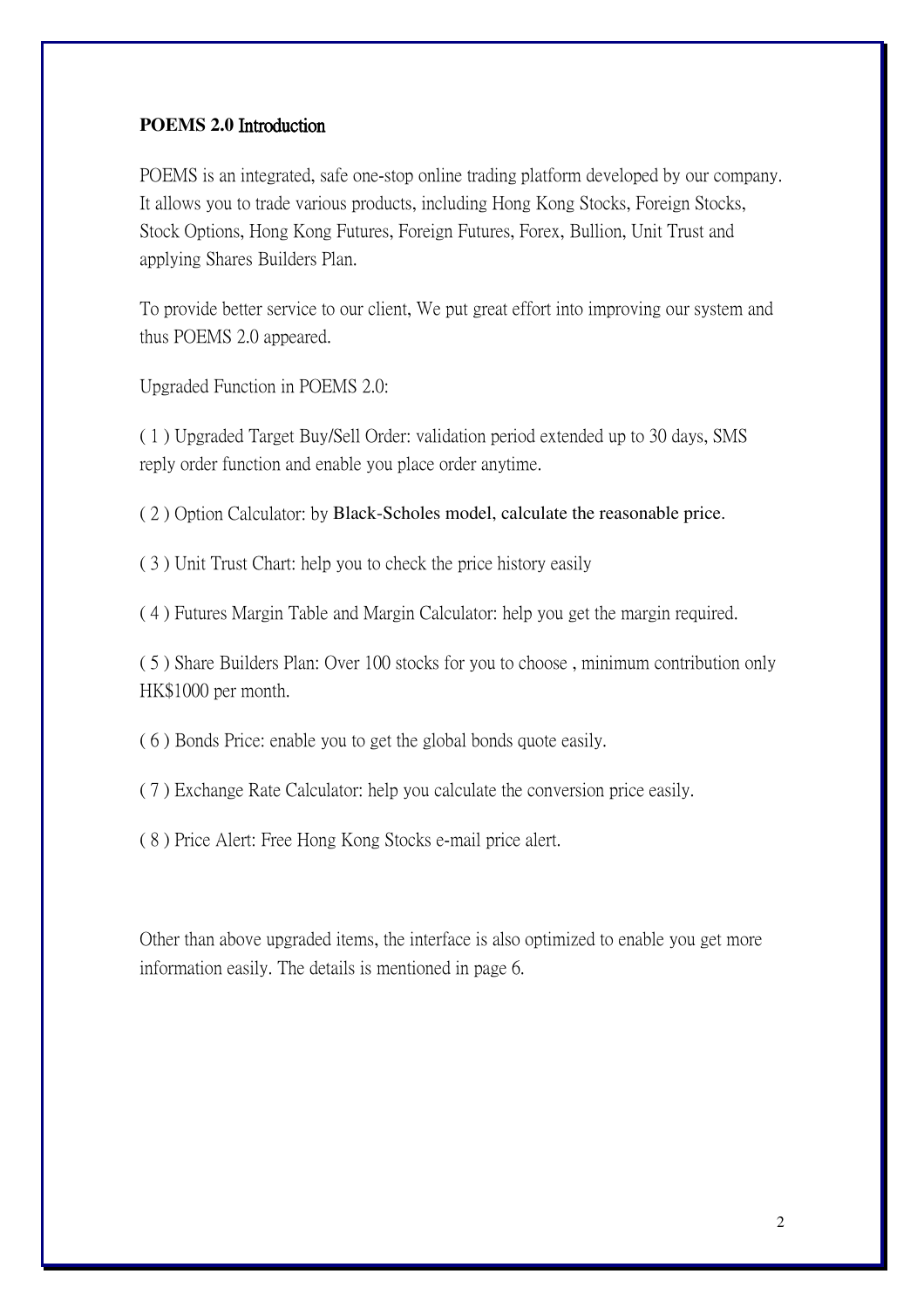# Online Trading Platform Introduction

Mainly divided in to the ABCD four parts below:



# A. Basic Function Button

Basic function buttons are very easy to use.



# **B.** Product Trading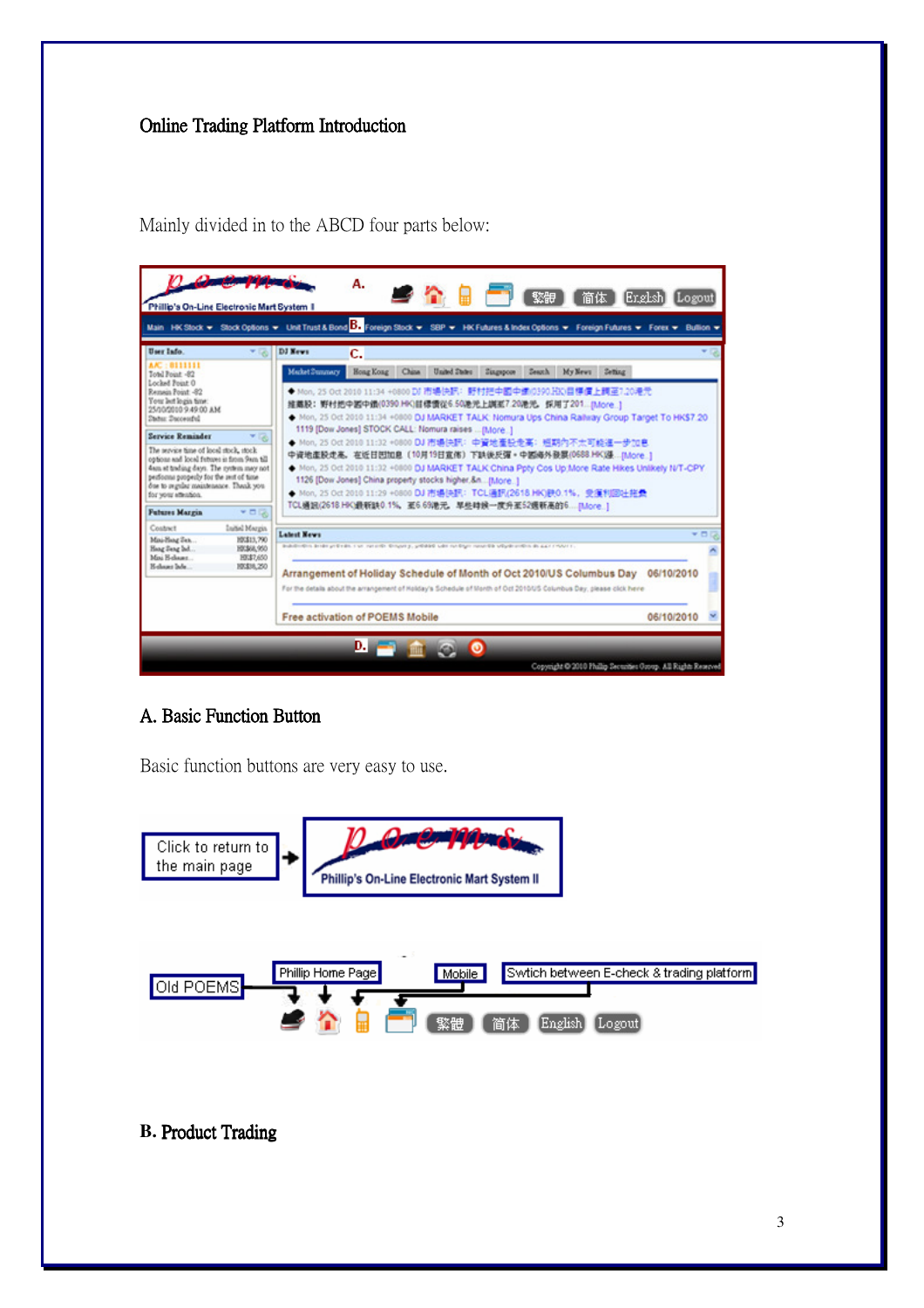Clicks the product name to get the related service. The latest notice will be shown below product name in roller message bar.

Main HK Stock ▼ Stock Options ▼ Unit Trust & Bond ▼ Foreign Stock ▼ SBP ▼ HK Futures & Index Options ▼ Foreign Futures ▼ Forex ▼ Bullion ▼

# C. Basic Information

Enable you to check account information, service reminder, Futures Margin table and foreign market holiday time.



# D. Shortcut

The basic shortcuts have been set as below, you can set your favourite shortcut here.



E-check Platform Introduction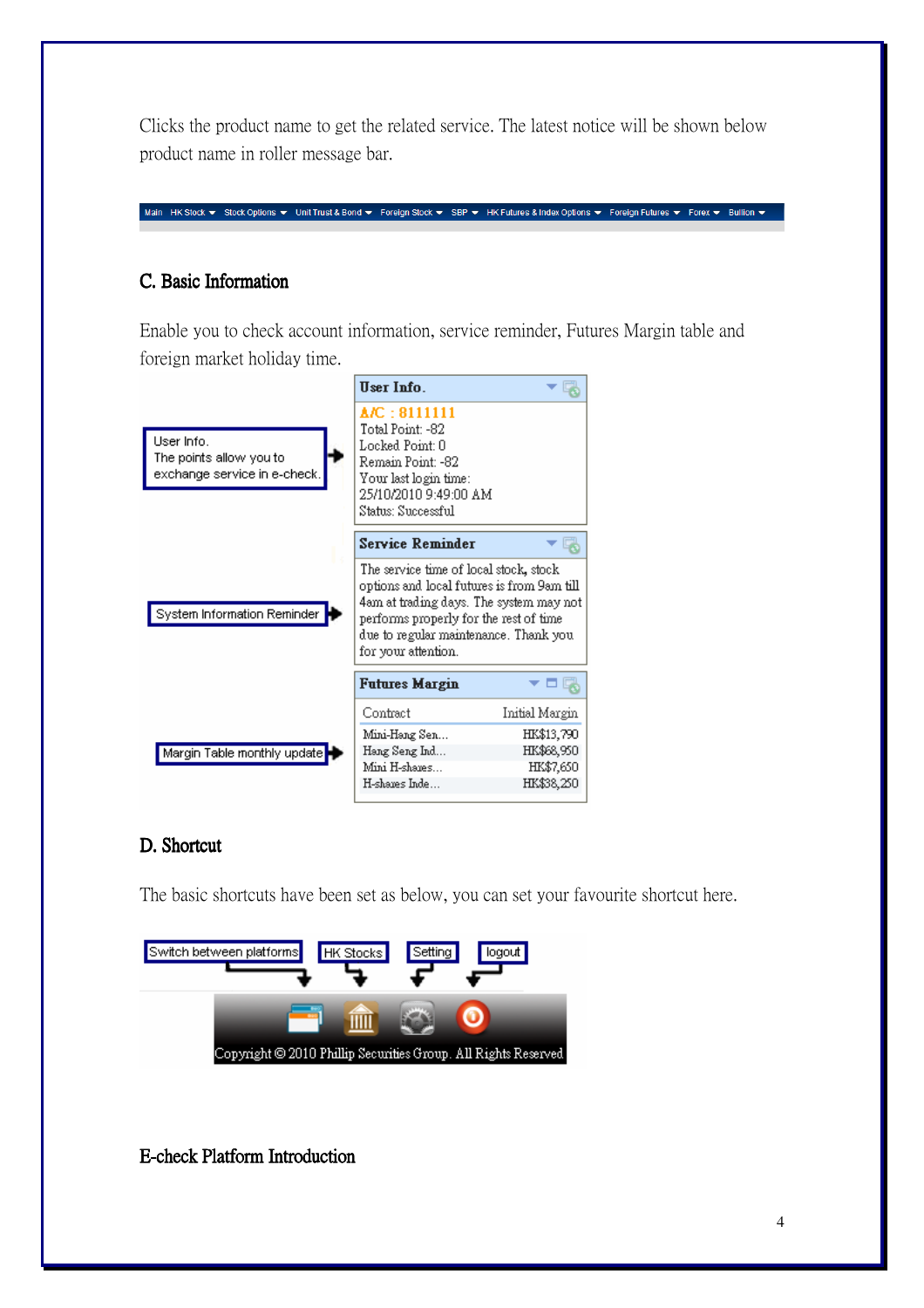# Interface of E-check:



You can check statement, do PPS deposit, read research report, amend personal information and get technical support.

| S A B FI<br>【繁體<br>简体<br>Phillip's On-Line Electronic Mart System II<br>English Logout |                                |                                  |                                |                                      |                             |  |                         |                              |  |
|----------------------------------------------------------------------------------------|--------------------------------|----------------------------------|--------------------------------|--------------------------------------|-----------------------------|--|-------------------------|------------------------------|--|
| <b>Main</b>                                                                            | Statement $\blacktriangledown$ |                                  | Fund Trf. or Confirm Deposit ▼ | Research Report $\blacktriangledown$ | <b>Update Personal Info</b> |  | <b>Exchange Service</b> | Support $\blacktriangledown$ |  |
|                                                                                        | <b>HK Stock</b>                | PPS Deposit                      |                                | <b>HK Stock</b>                      |                             |  |                         | Download Sun VM              |  |
|                                                                                        | Unit Trust                     | Confirm Deposit                  |                                | Foreign Stock                        |                             |  |                         | Platform Demo                |  |
|                                                                                        | Foreign Stock                  | <b>PPS Deposit Enquiry</b>       |                                |                                      |                             |  |                         | Contact Us                   |  |
|                                                                                        |                                | HK Futures & Ind PPS Using Guide |                                |                                      |                             |  |                         | <b>WebTalk</b>               |  |
|                                                                                        | Foreign Futures                |                                  |                                |                                      |                             |  |                         |                              |  |
|                                                                                        | Forex                          |                                  |                                |                                      |                             |  |                         |                              |  |
|                                                                                        | <b>Bullion</b>                 |                                  |                                |                                      |                             |  |                         |                              |  |

# Phillip Investment Course

There are many different types of investment course available . You can click on the day in calender to check the course hold in the day. We also recommended some courses for you.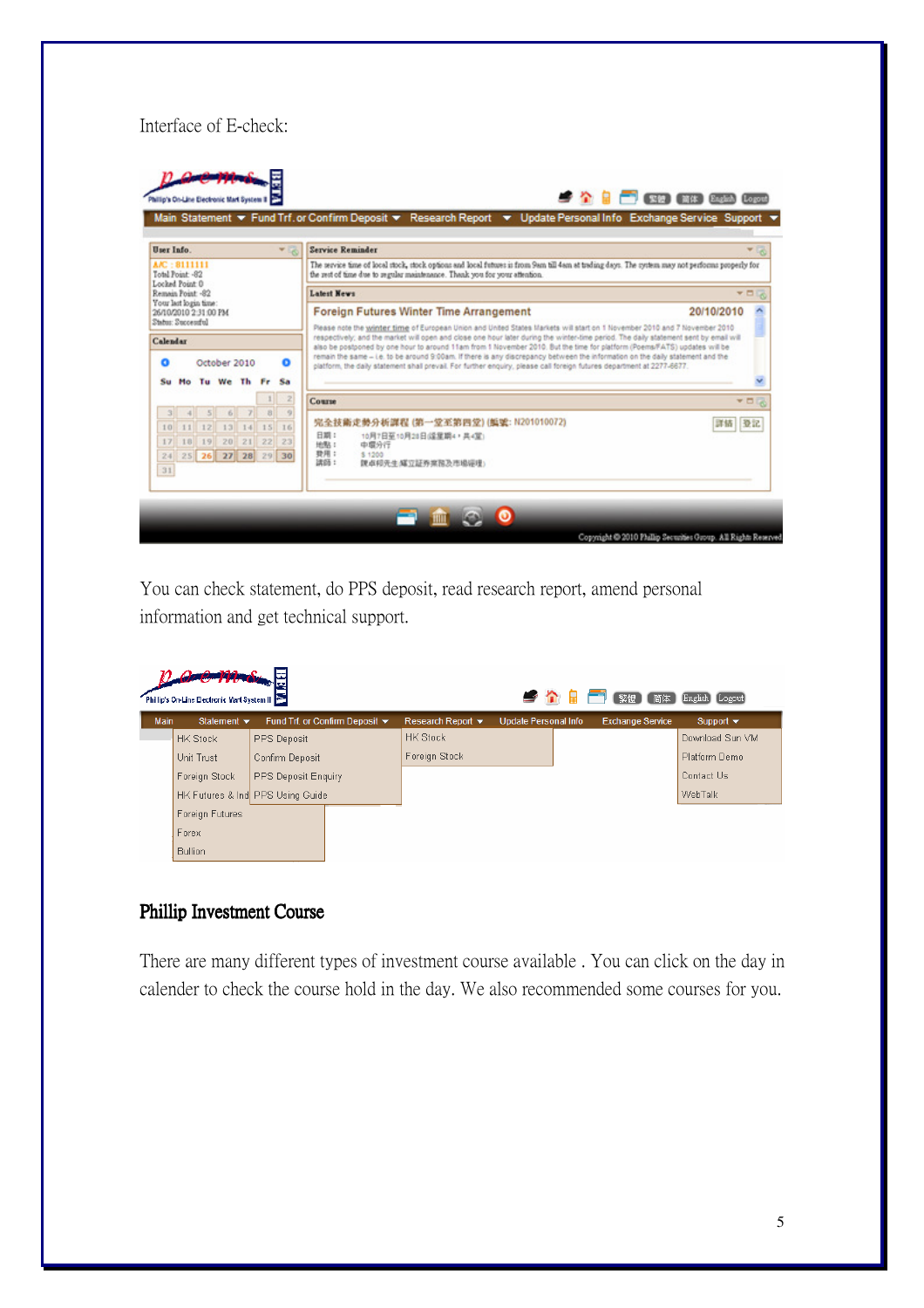| Calendar |              |    |       |      |    |                |  |  |  |  |
|----------|--------------|----|-------|------|----|----------------|--|--|--|--|
|          | October 2010 |    |       |      |    |                |  |  |  |  |
| Su       | Мο           |    | Tu We | - Th | Fr | Sa             |  |  |  |  |
|          |              |    |       |      | 1  | $\overline{2}$ |  |  |  |  |
| 3        | 4            | 5  | 6     | 7    | 8  | 9              |  |  |  |  |
| 10       | 11           | 12 | 13    | 14   | 15 | 16             |  |  |  |  |
| 17       | 18           | 19 | 20    | 21   | 22 | 23             |  |  |  |  |
| 24       | 25           | 26 | 27    | 28   | 29 | 30             |  |  |  |  |
| 31       |              |    |       |      |    |                |  |  |  |  |

# Interface Control

In POEMS 2.0 main page and Teletext, you can move, maximize or minimize different

sectors to create a new layout you like.



# **Apply POEMS 2.0**

If you are already a Phillip Client, and want to enquire the POEMS account status, please contact our customer service hotline at (852) 2277 6555

If you are Phillip client without access to online platform. Please fill in 'Account Type Amendment Form(Stock)' and 'Account Type Amendment Form(Futures)' and send it back to us by post to our Head Office address: 11-12/F, United Centre, 95 Queensway, Hong Kong.